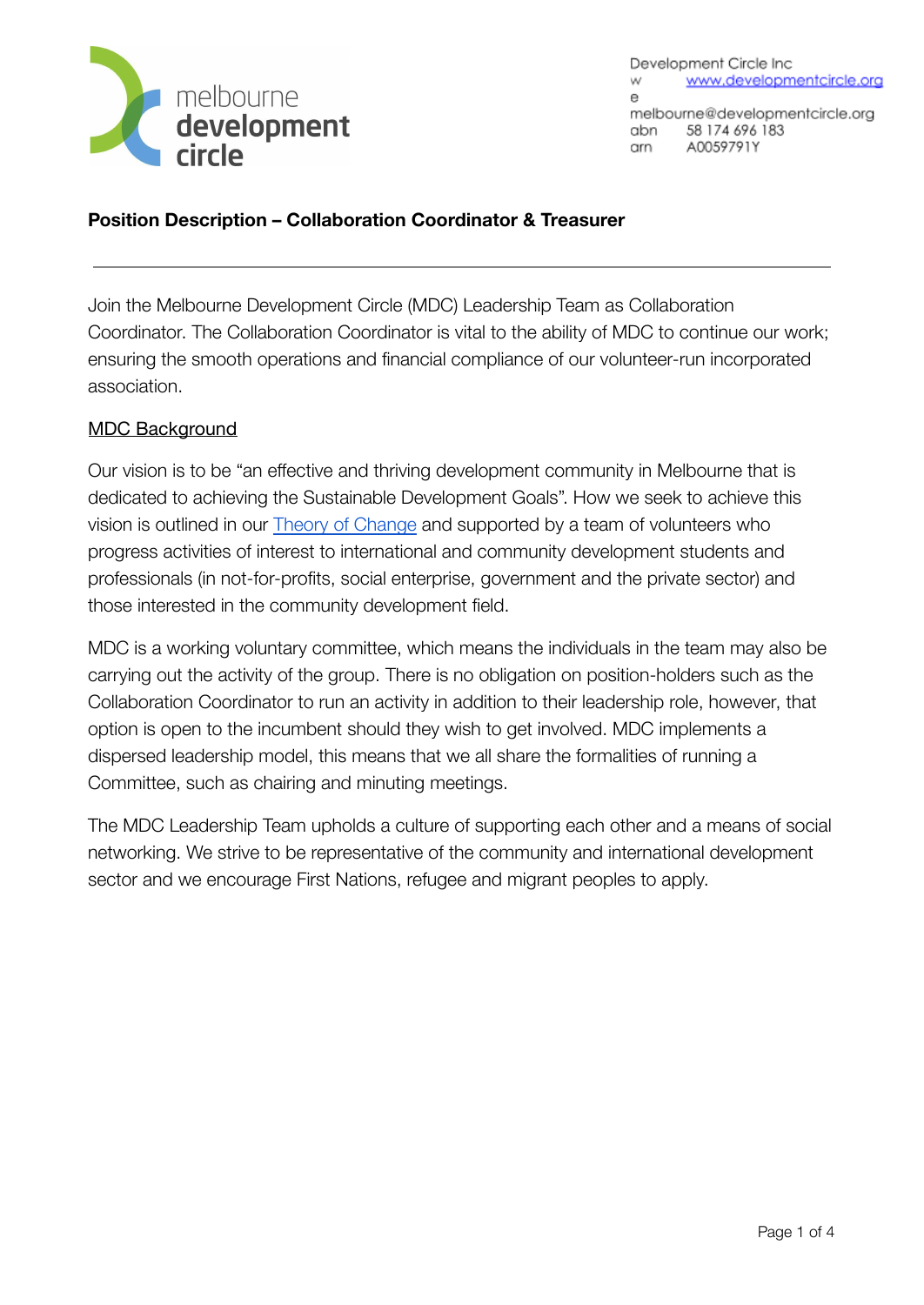

Development Circle Inc. www.developmentcircle.org w  $\Theta$ melbourne@developmentcircle.org 58 174 696 183 abn A0059791Y arn

### MDC Collaboration Coordinator responsibilities

The Collaboration Coordinator position is a senior role within the Leadership Team that enables connection between Action Groups and financial oversight for MDC's activities. The Collaboration Coordinator would participate in bi-monthly (via online or in person) MDC Leadership Team meetings. This role also chairs and coordinates alternating bi-monthly Action Group Collaboration Meetings that focus on bringing Action Group Convenors, Event Manager, other relevant Leadership Team members and volunteers together to collaborate on MDC activities.

Key Responsibilities include:

- Primary effort (50%): Facilitate collaboration between MDC Action Groups through coordination of bi-monthly meetings and other mechanisms determined as appropriate by the incumbent and action group members and support greater connection between members and volunteers as they manage MDC activities. Supervise the MDC Event Manager.
- Moderate effort (20%): Be the key point of contact for action groups for event budget support and reconciliation by developing annual and event budgets in collaboration with the Events Manager and Convenors, coordinating supplier payments and reimbursements (via a reimbursement form) following MDC events
- Moderate effort (20%): Manage and reconcile the MDC bank account. Providing quick financial summaries for the team after each event with any revenue / loss for that event, as well as overall financial position. There are approximately 5 main events each year.
- Minor effort (10%): Prepare financial statements for AGM and coordinate signatures for statements. Attendance at AGM to present financial statements, (duties outlined under "Treasurer" as per Victorian Incorporated Association and MDC's Model Rules).
- Optional: Work with other team members to develop and execute sponsorship opportunities.

Support to undertake the role:

- MDC has a set of volunteer policies and procedures to quide all members
- This role has use of an MDC email account to communicate ([accounts@developmentcircle.org\)](mailto:accounts@developmentcircle.org) and respond to any associated enquiries, forwarding on any emails to other team members as required
- The MDC Leadership Team encourages a continuous improvement mindset and shared responsibility for the effective functioning of the organisation. We encourage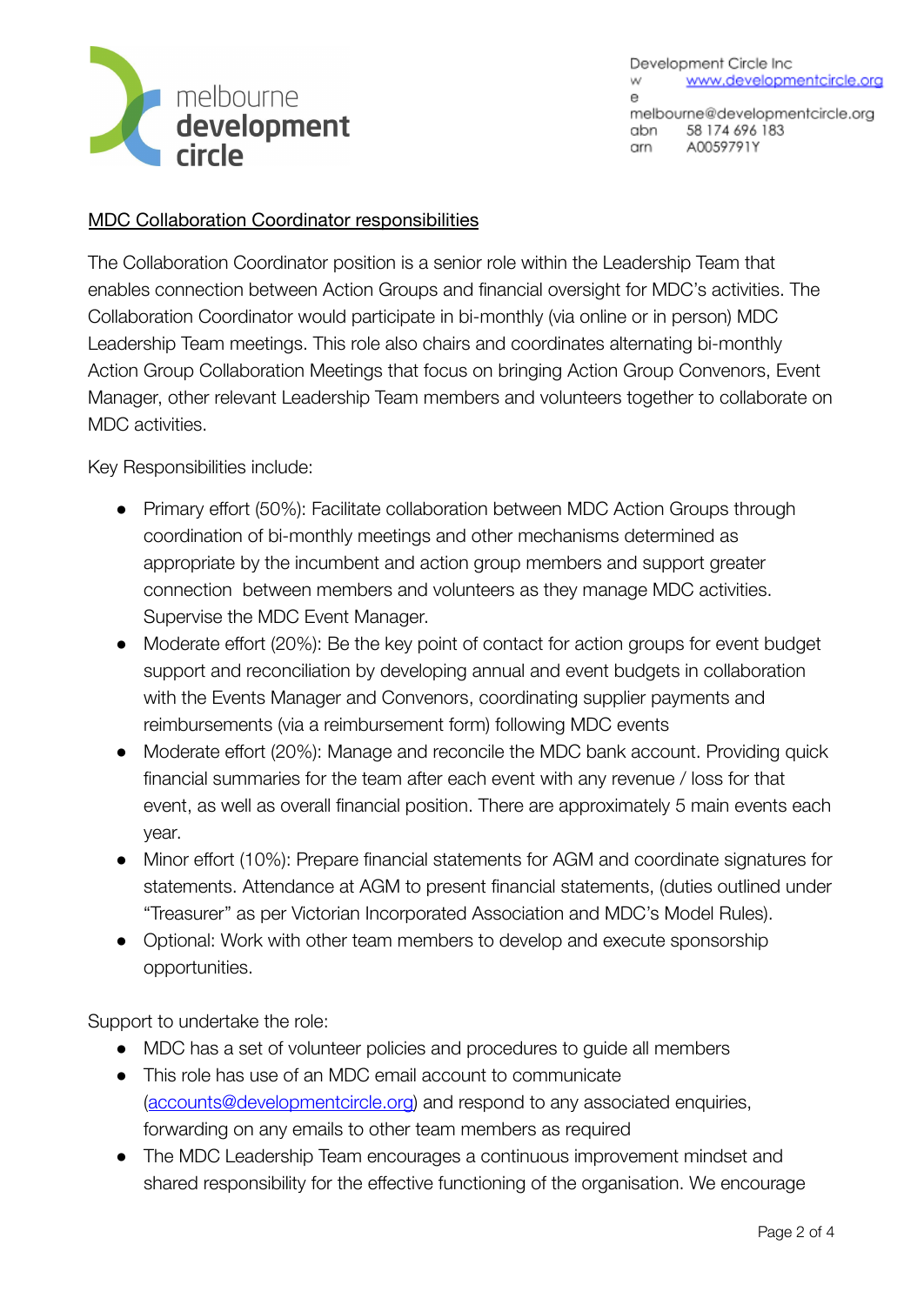

Development Circle Inc. www.developmentcircle.org w  $\Theta$ melbourne@developmentcircle.org abn 58 174 696 183 A0059791Y arn

the incumbent to proactively identify any potential issues with cash flow/pricing and communicate these to the committee with adequate time for resolution based on the meeting schedule. Whilst the Collaboration Coordinator is responsible for financial oversight, it is the responsibility of all MDC members (i.e. Leadership team) to ensure financial and association sustainability.

#### Terms

12 months' minimum commitment in addition to handover / onboarding of new Collaboration Coordinator at the end of term. Time allocated for handover is non-negotiable, you will be responsible for driving the recruitment of the new role and ensuring they are comfortable in their tasks before finishing up.

- Time commitment
	- o Nine meetings p.a. of Leadership Team and Action Group Members (1-1.5 hours each)
	- o Annual planning meeting (half a day, 2 hrs prep)
	- o Annual General Meeting (1.5 hrs, 2 hrs prep)
	- o Meeting preparation and Leadership Team tasks (avg 2 hrs per month)
	- o Regular attendance at and assistance with running (where appropriate) MDC events.
- Ideal skills/attributes of MDC Leadership Team members
	- o Ability to take initiative in identifying and completing tasks that are required to progress team goals, and identifying and communicating financial risks
	- o Good understanding of budgetary processes
	- o Strong organisational skills
	- o Strong communication skills and ability to work as a team
	- o An openness and enthusiasm for using web-based collaboration software (e.g. Hangouts, G-Suite, Zoom), access to a laptop or desktop computer required
	- o Knowledge of development community and current issues
	- o Passion to represent MDC with the development community and broaden networks and improve collaboration
	- o Ability to dedicate 8-10 hours per month to MDC work.